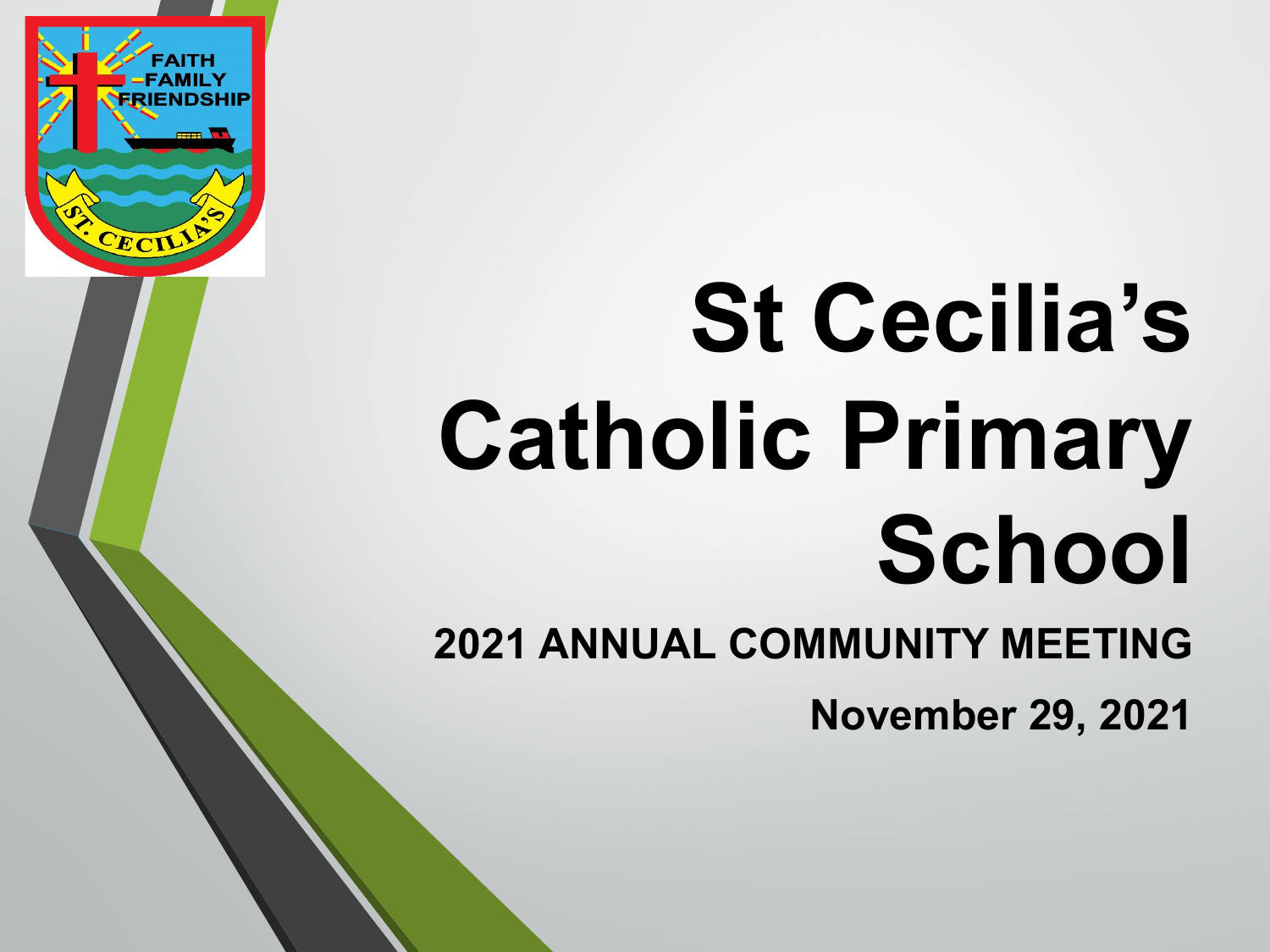# Agenda

- Acknowledgement of Country (Lauren)
- Opening Prayer ''Sign In Sheet'' and apologies (Rob)
- P&F ACM (Bek)
- Confirmation of the School Advisory Council 2020 ACM Minutes (Stephanie)
- Chairperson's Report (Stephanie)
- 2022 Budget  $-$  (Lucy)
- Principal's Report and word of thanks– (Rob)
- Board Criteria and Positions for 2021– (Stephanie)
- ACM closed (Stephanie)
- Invitation to supper (Stephanie)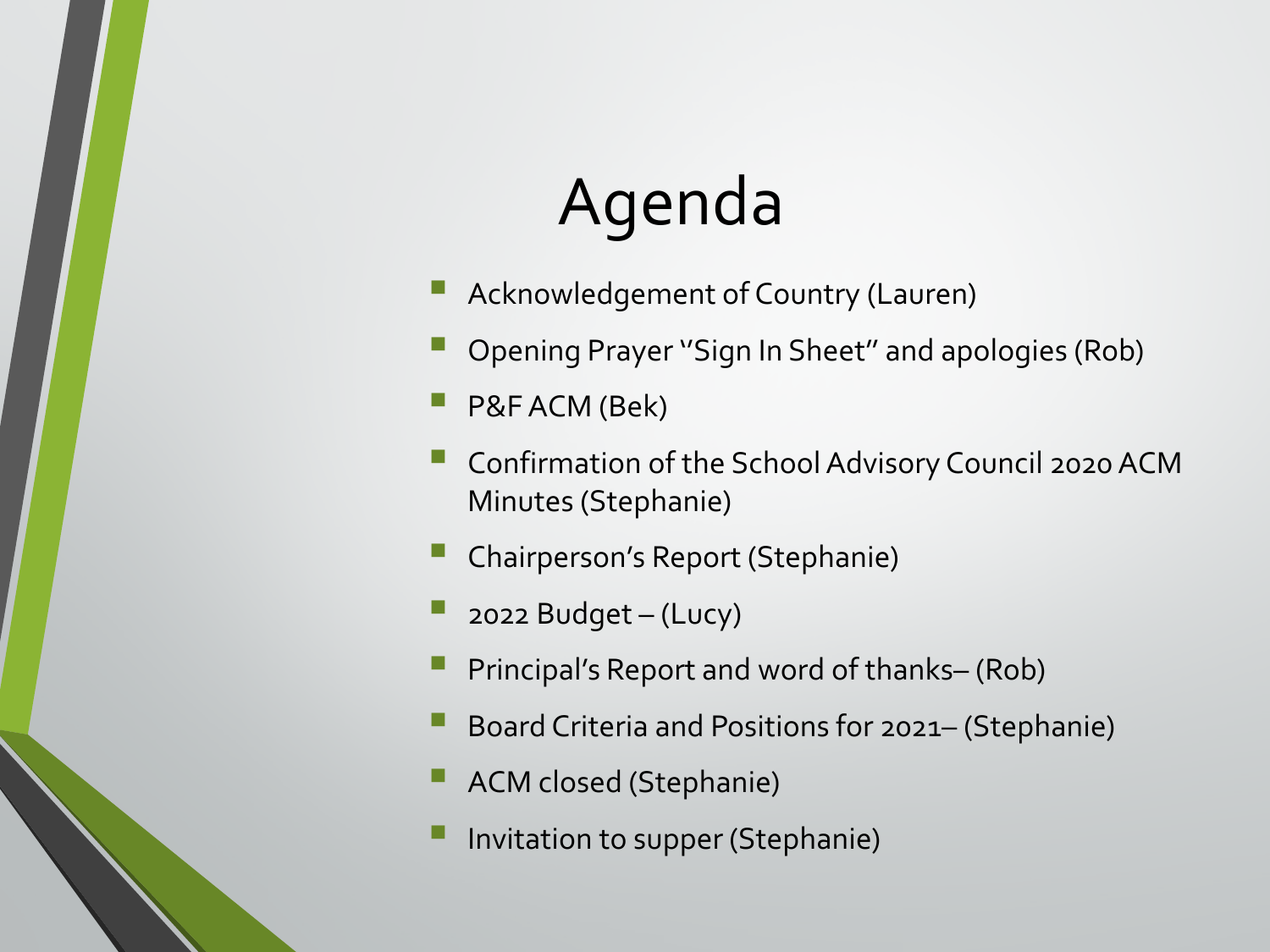**ACKNOWLEDGEMENT OF COUNTRY** Today we would like to respectfully acknowledge the past and present traditional owners of this land – the Kariyarra people. The customs and traditions of its people are important, and as we meet today, we remember those who walked before us.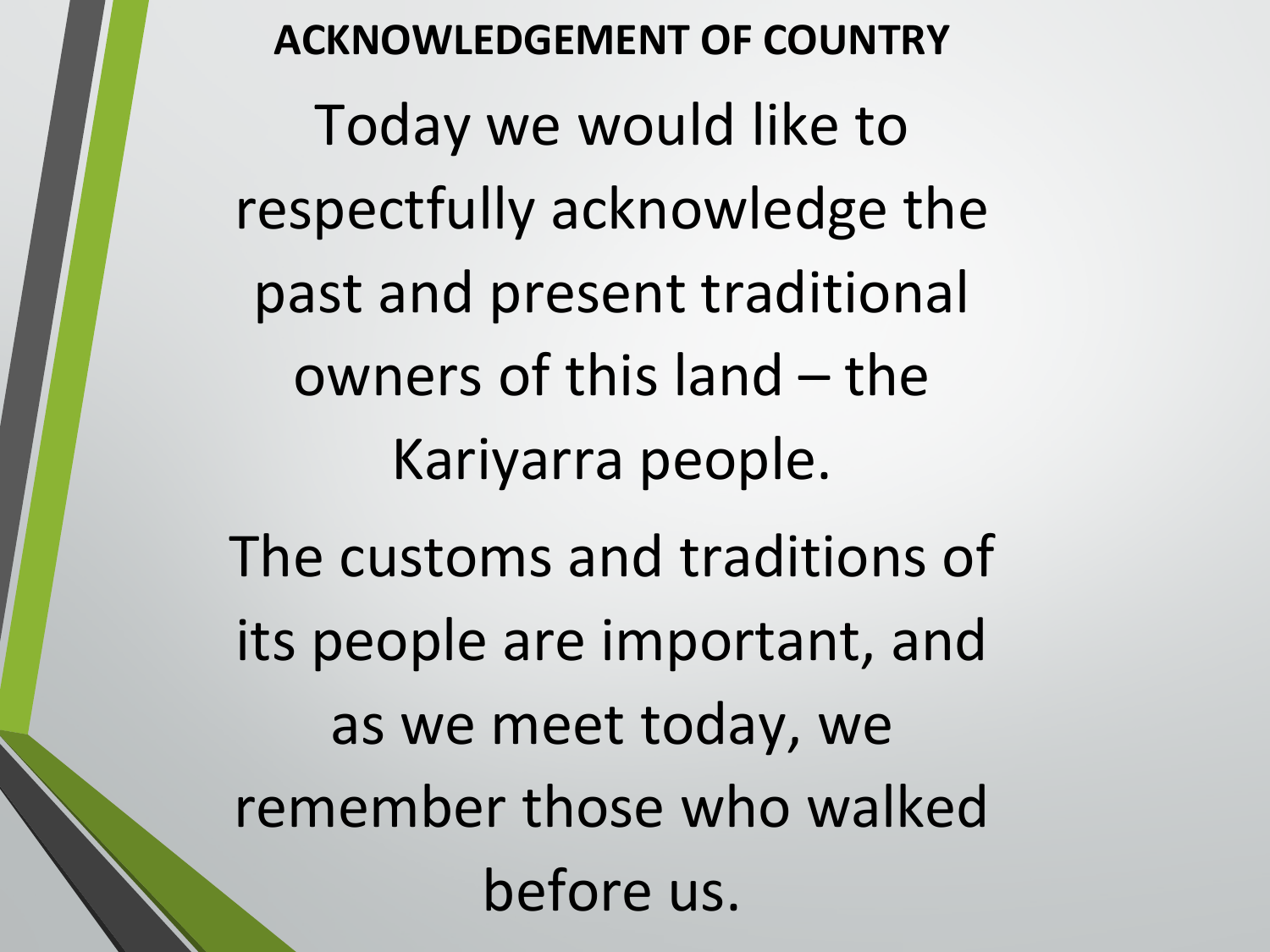# **St Cecilia's School Prayer** Dear Lord Jesus,

Thank you for the gift of life. Help us to be good today to other people and to ourselves.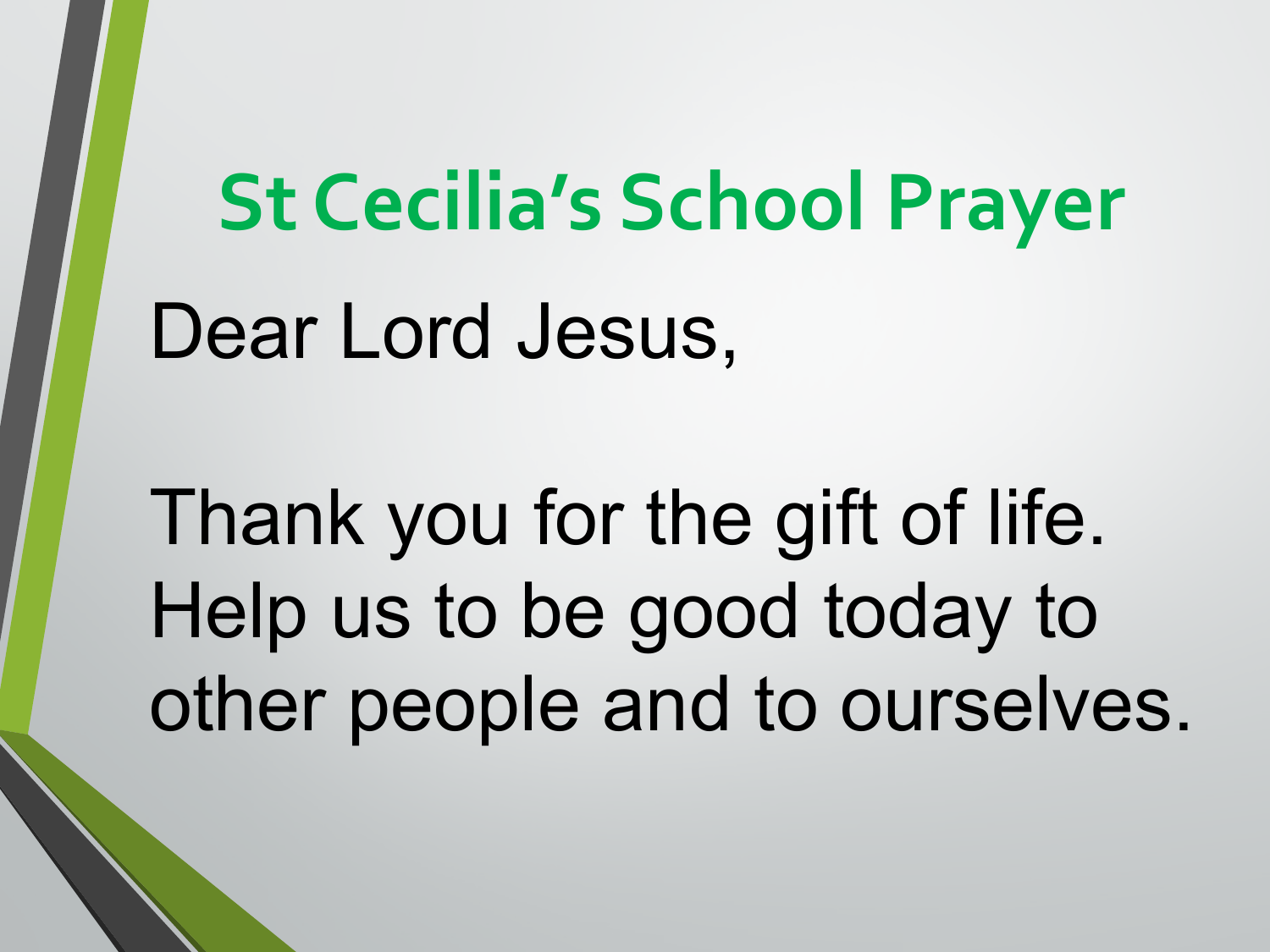Please help St Cecilia's to be the best it can be

And please bless our homes at Wedgefield, Port and South Hedland.

Thank you for being with us always.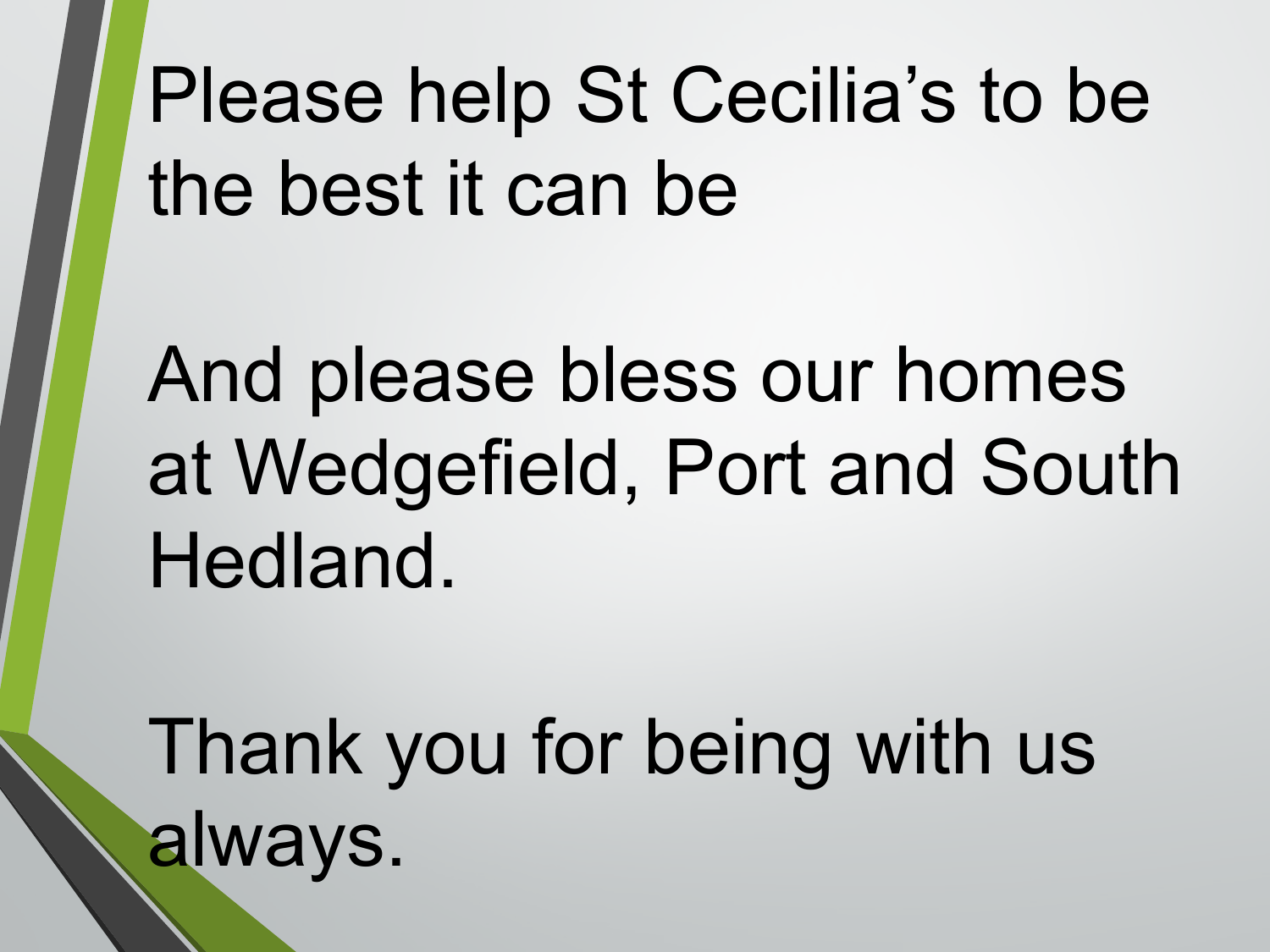# P&F Annual Community Meeting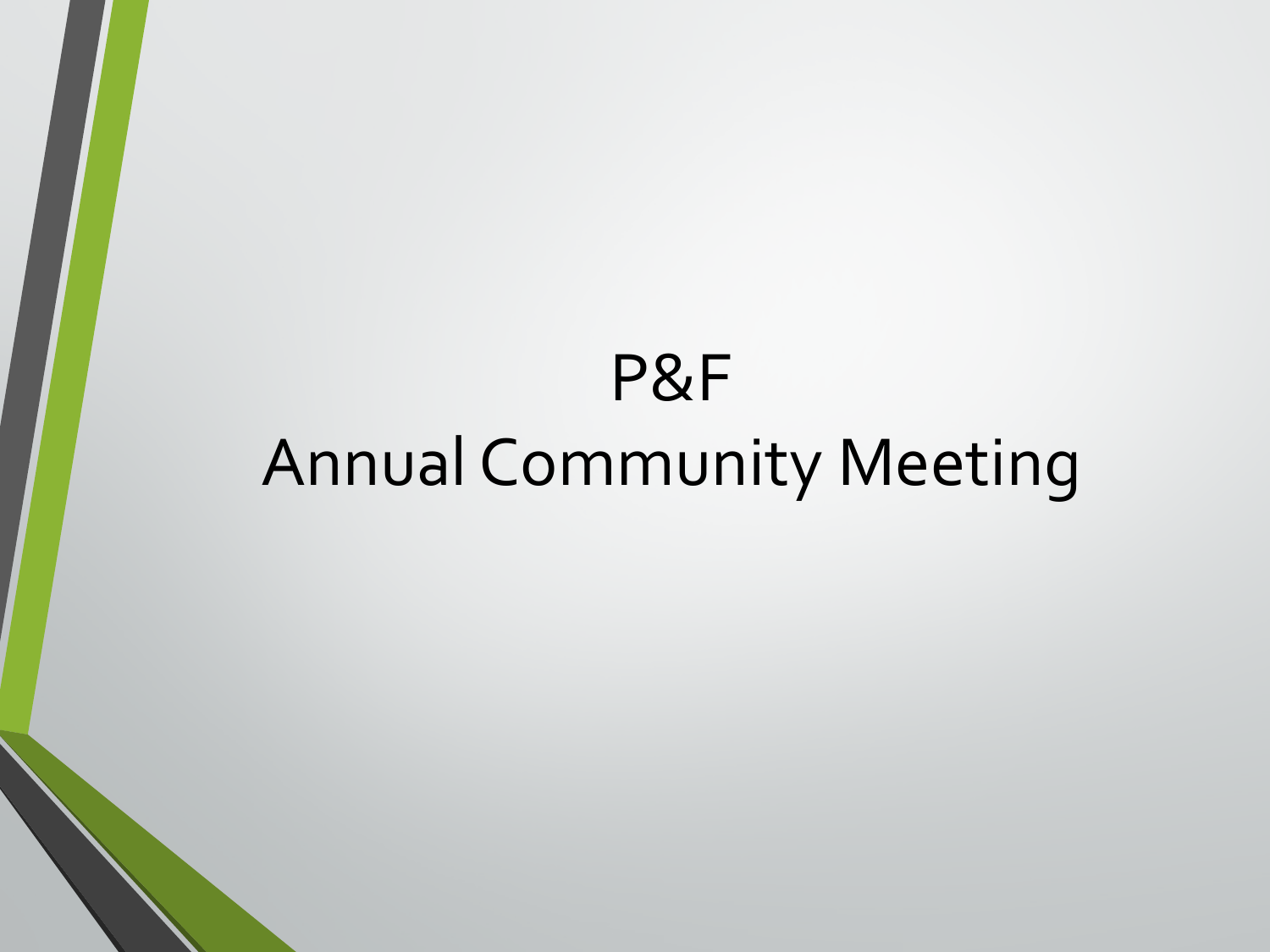# **Minutes of previous School Advisory Council ACM:**

- Moved:
- Seconded: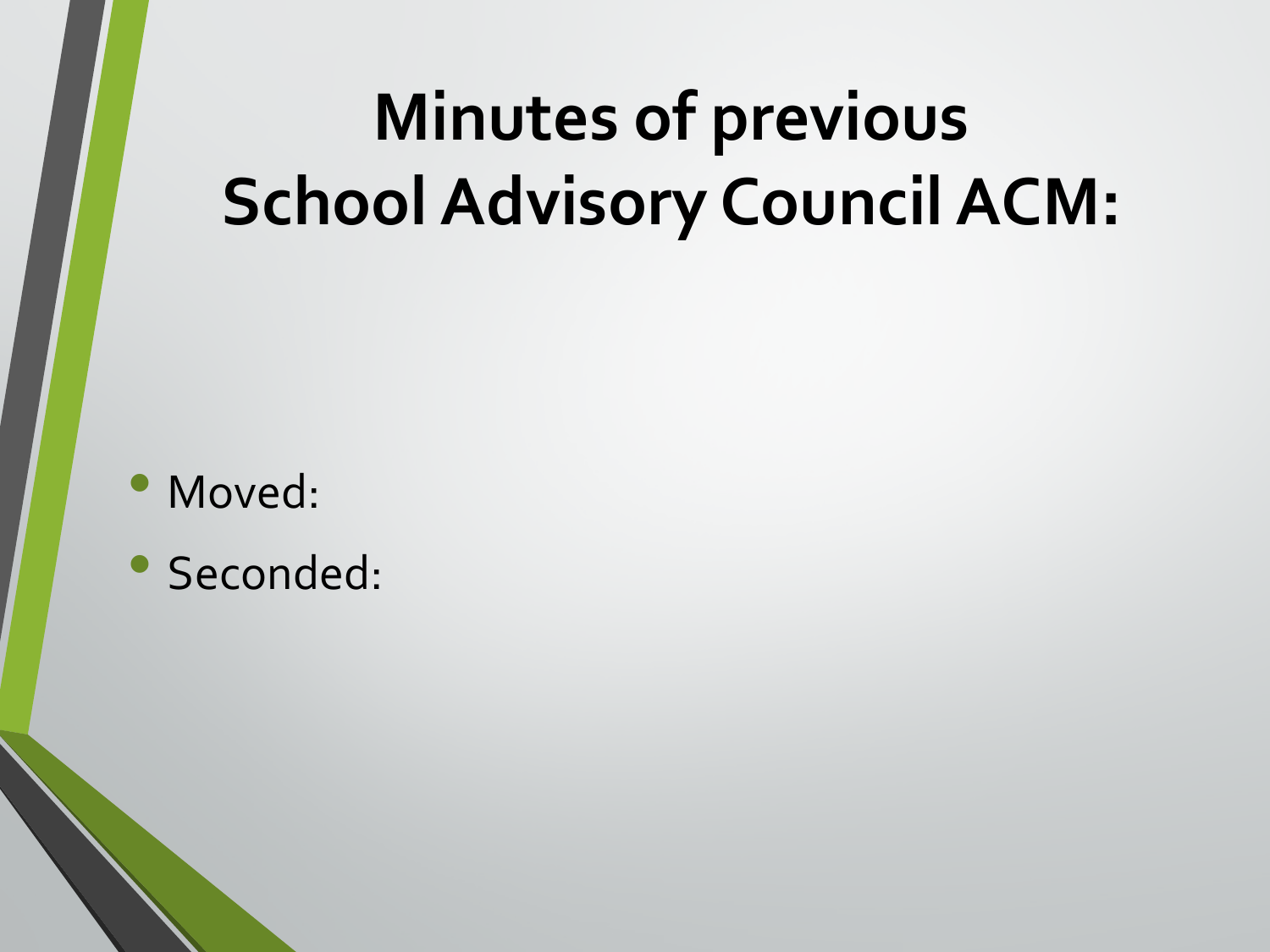# **SCHOOL ADVISORY COUNCIL CHAIRPERSON'S REPORT**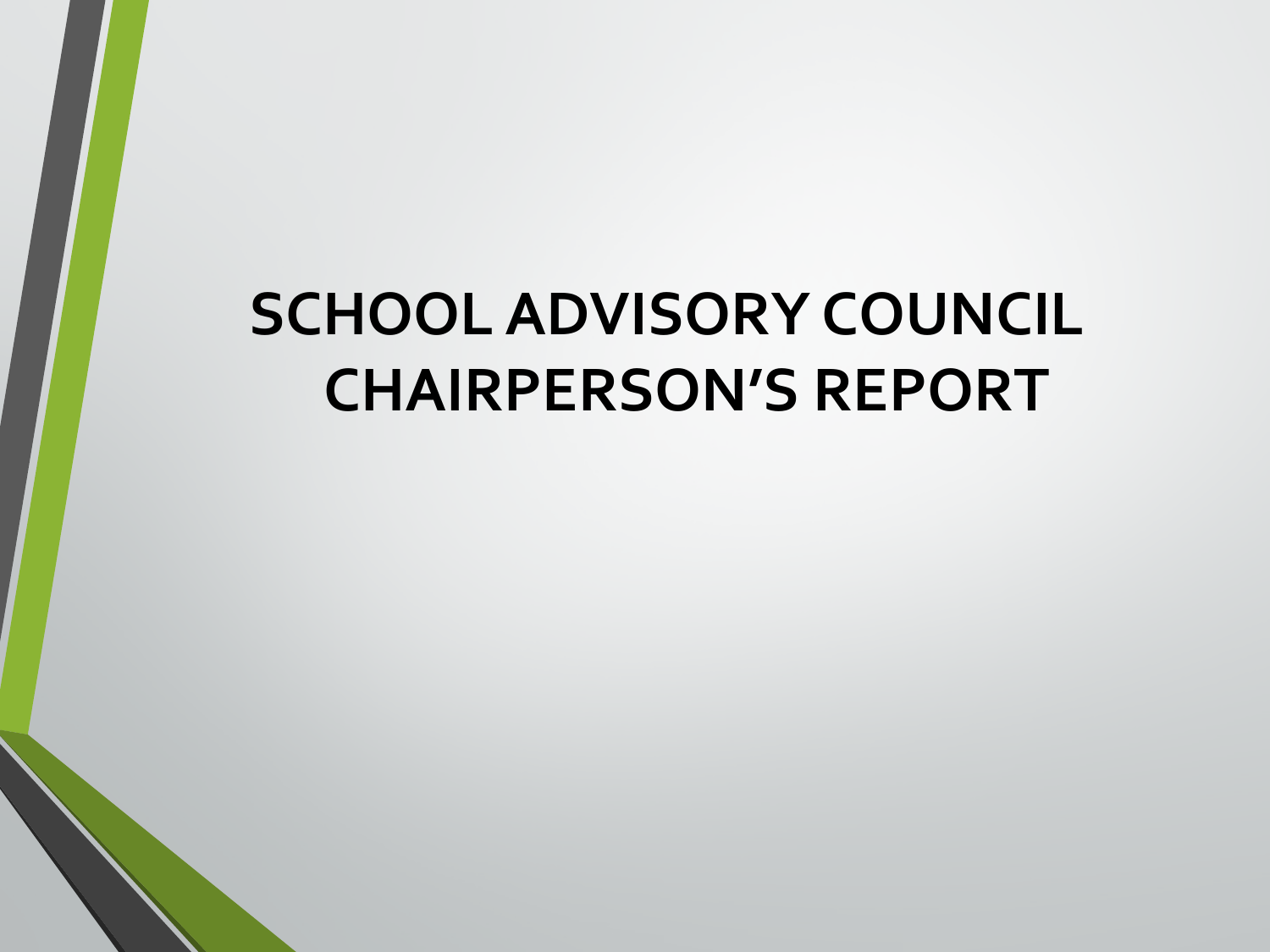# [2022 Budget Presentation-ACM](https://cewaedu-my.sharepoint.com/personal/rob_palladino_cewa_edu_au/Documents/School%20Advisory%20Council/St%20Cecilias/ACM/2021%20Nov/2022%20Budget%20Presentation-%20ACM.pptx?web=1)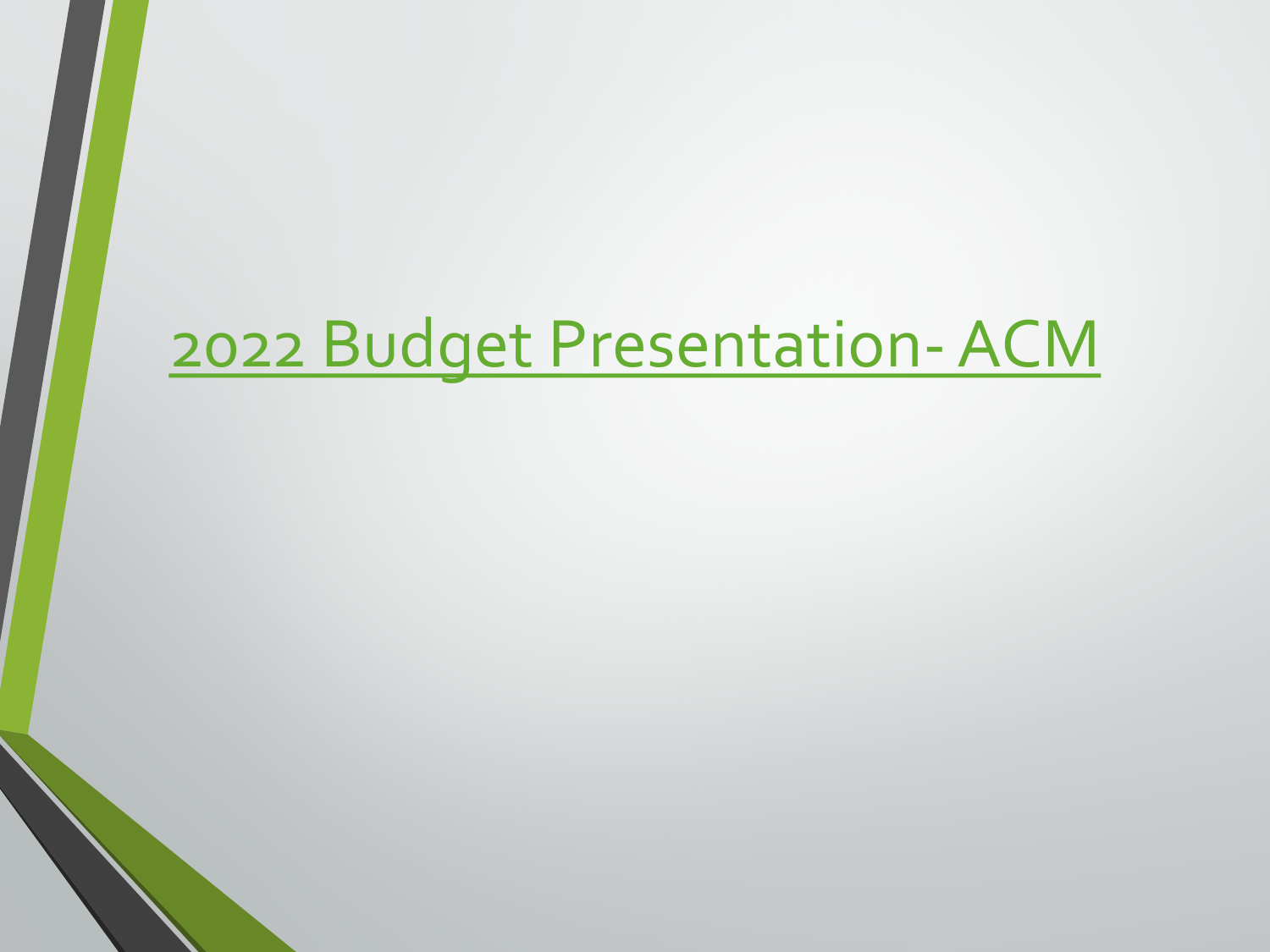# PRINCIPAL'S REPORT

# Reporting on the 2021 SIP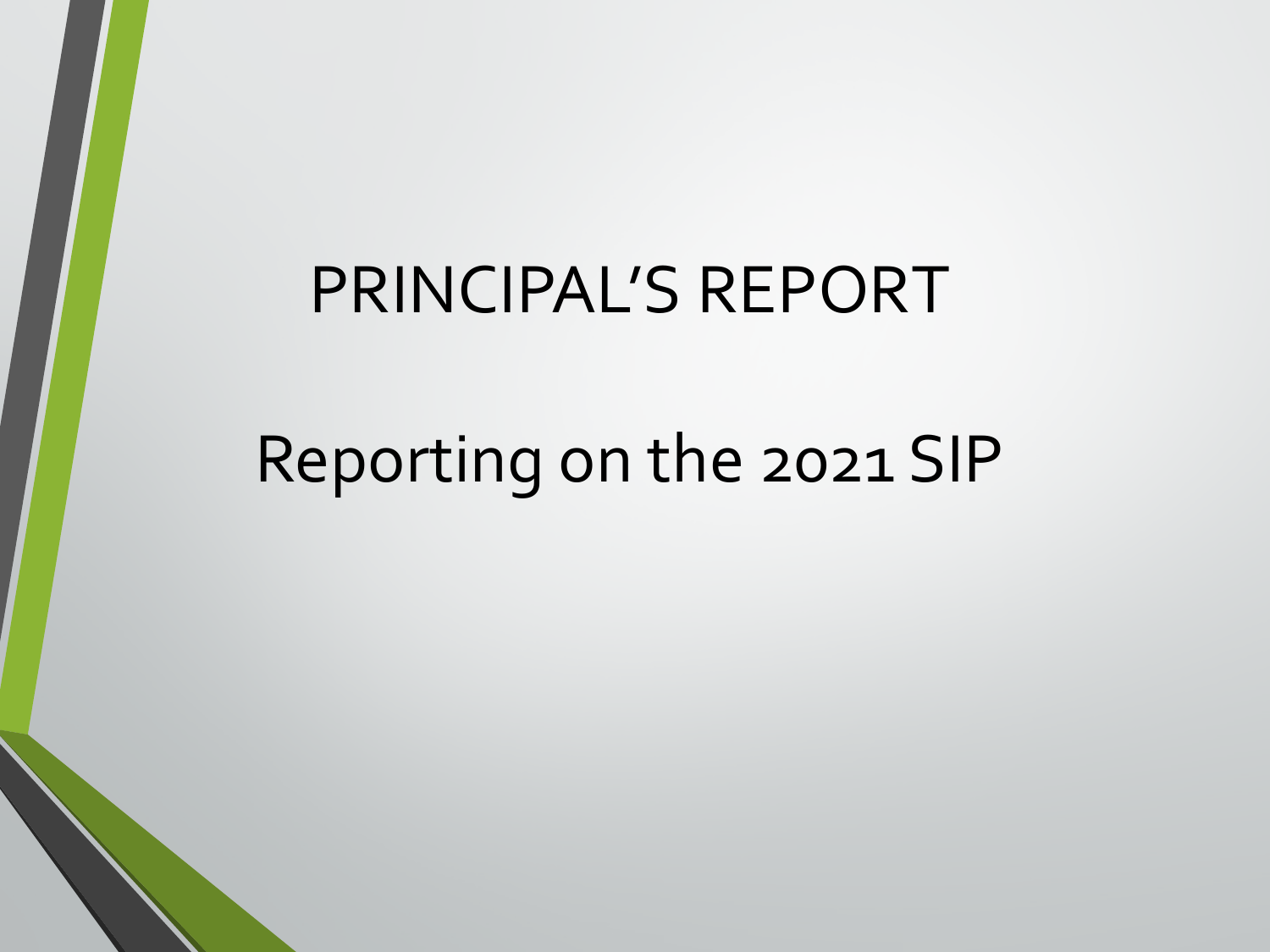# **Focus Area:** Staff Faith Formation **Specific:**

- Raising Religious Awareness **In progress and continuing in 2022**
- Christian Service Program **Not Achieved** (2022 Focus)
- Staff Accreditation **Achieved** (Staff received training)
- Evangelisation Plan **Achieved** (A new plan has been created)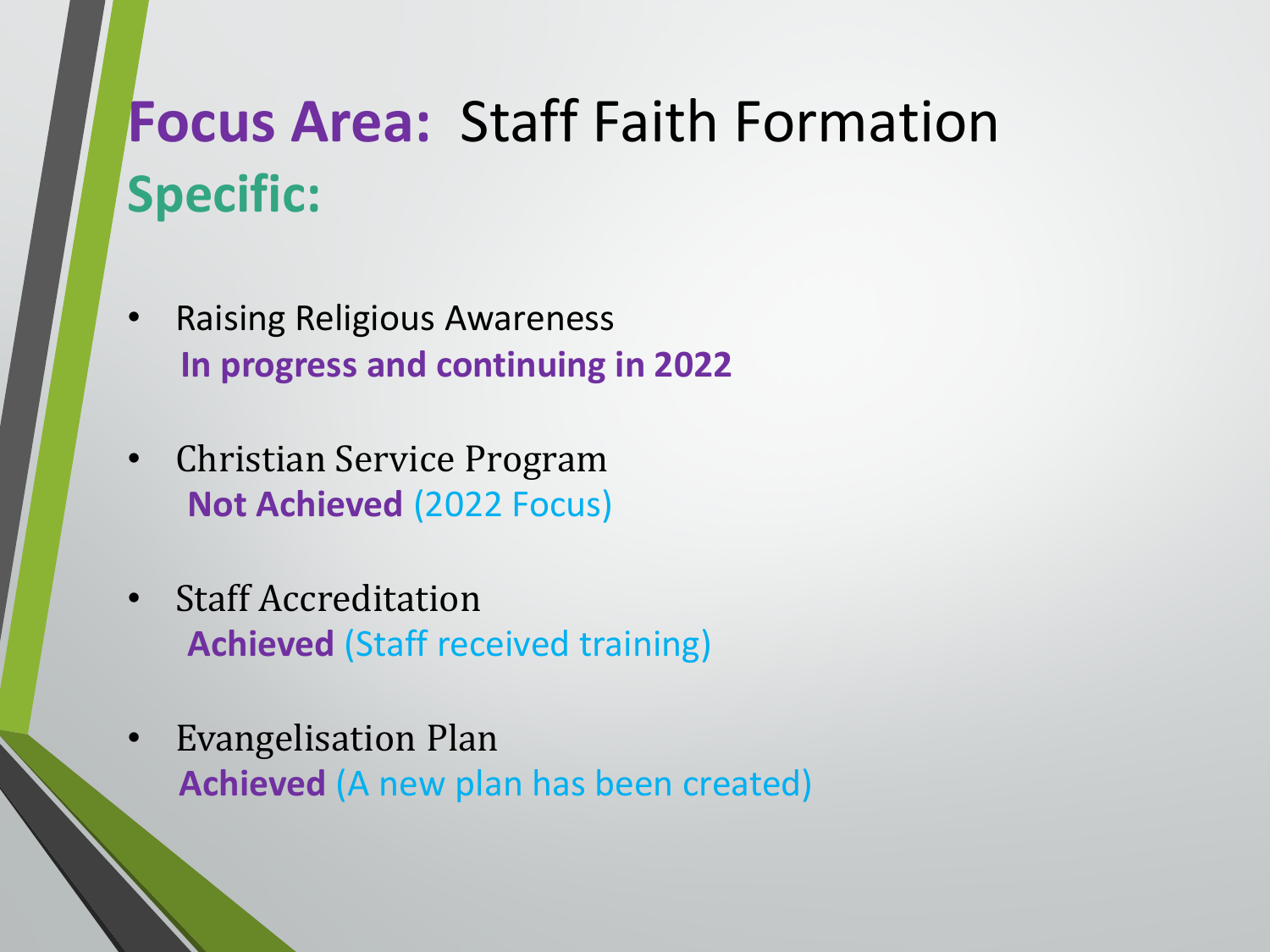#### **Focus Area:** Aboriginal Education Plan Focus

#### **Specific:**

Aboriginal perspectives are integrated in all curriculum areas. Teachers conduct a self-assessment of current integration practices and liaise with the ATA **In progress and continuing in 2022**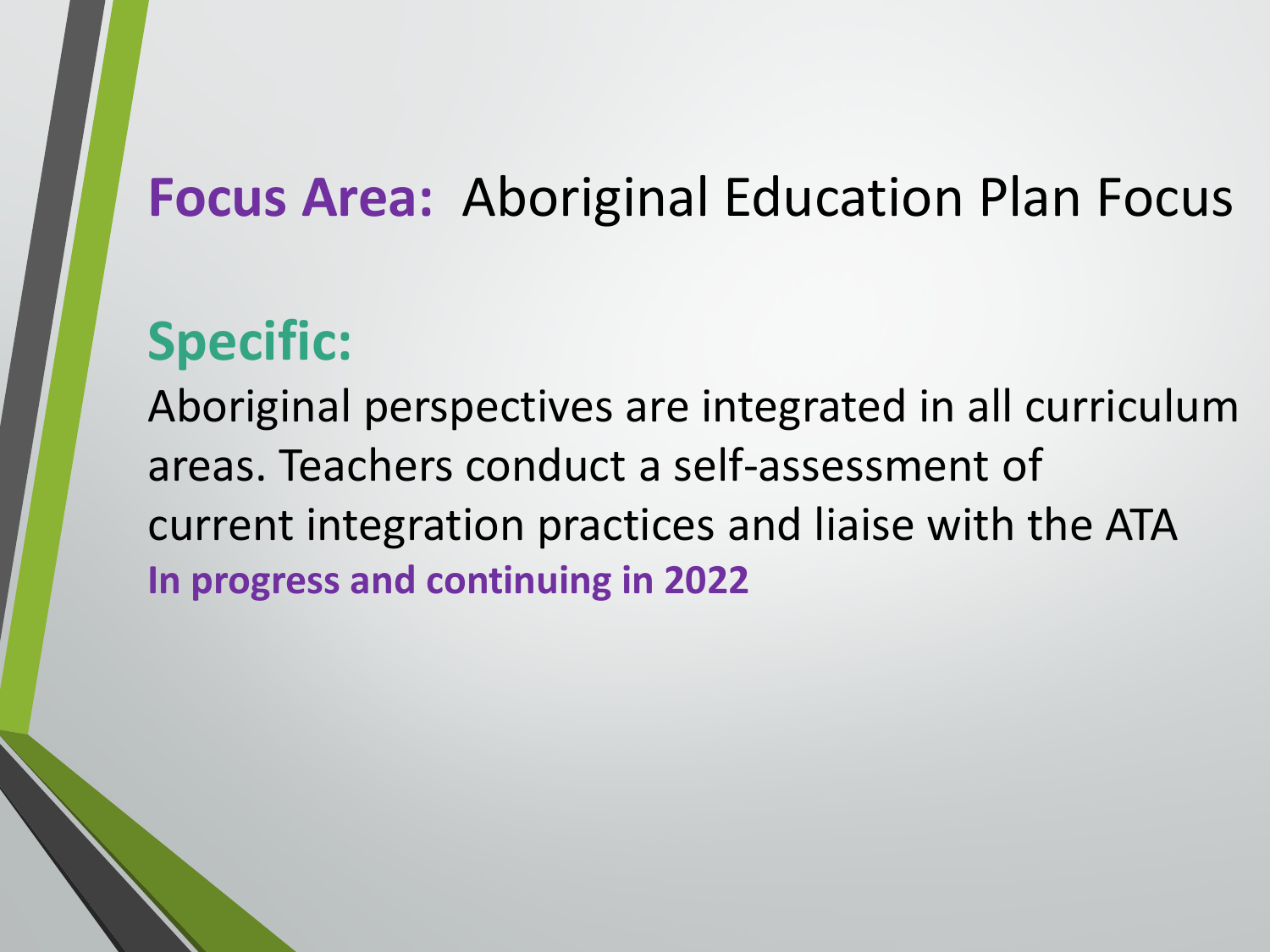### **Focus Area:** Curriculum Plan Focus

## **Specific:**

- Full implementation of Brightpath as an assessment tool to guide teaching and learning experience **Achieved.**
- Reintroduce case management meetings to support teachers in catering for individual needs of students, i.e. differentiation and intervention programs. **Postponed until 2022**
- Numeracy Discussion **CEWA Consultant booked in for staff development in 2022**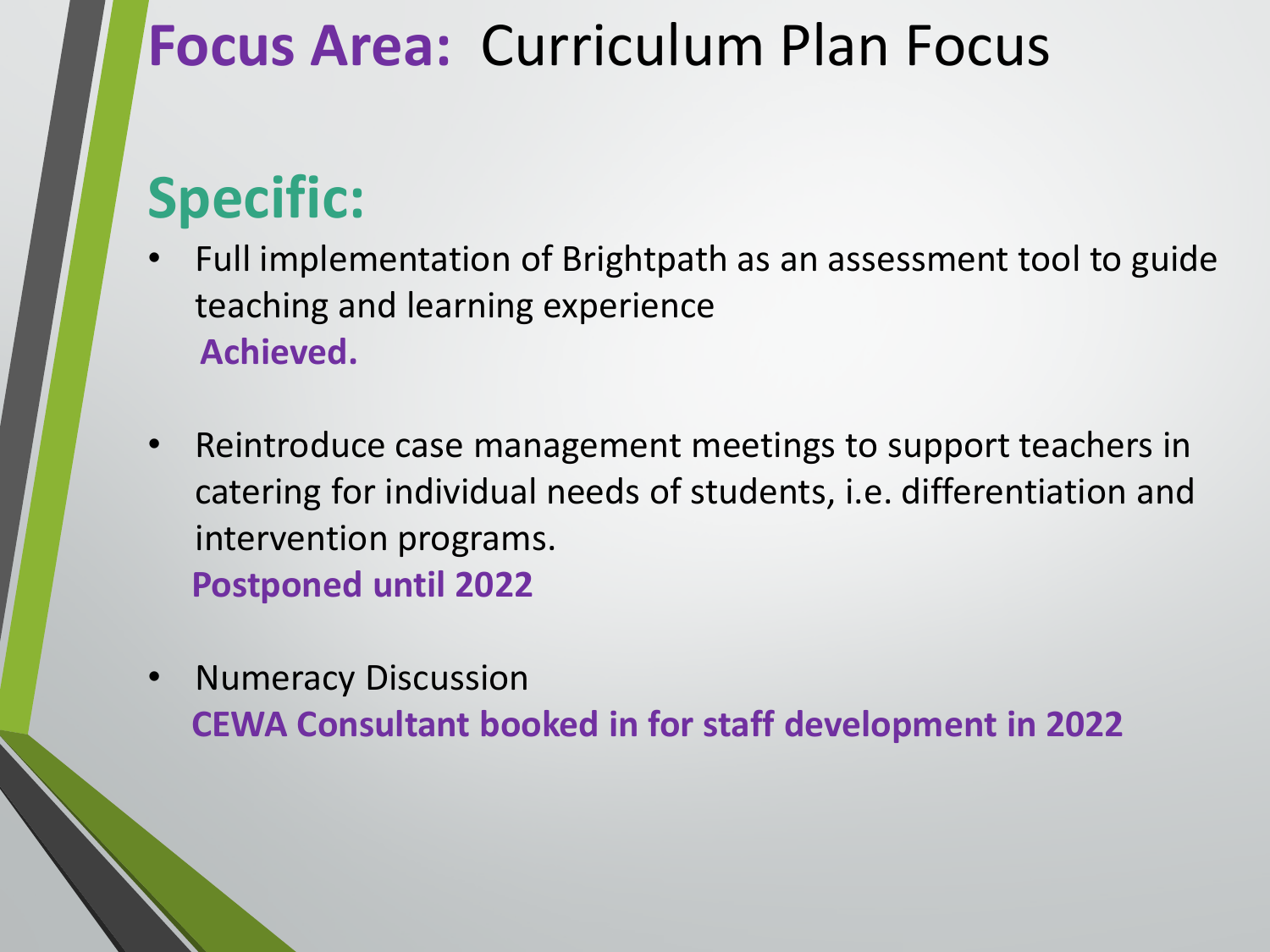#### **Focus Area: Early Years Focus**

### **Specific:**

- Carry out internal audit and identify key areas for improvement Quality Area 1 Education Program and Practice: **Commenced and continuing in 2022**
- Early Years philosophy to be developed **Achieved**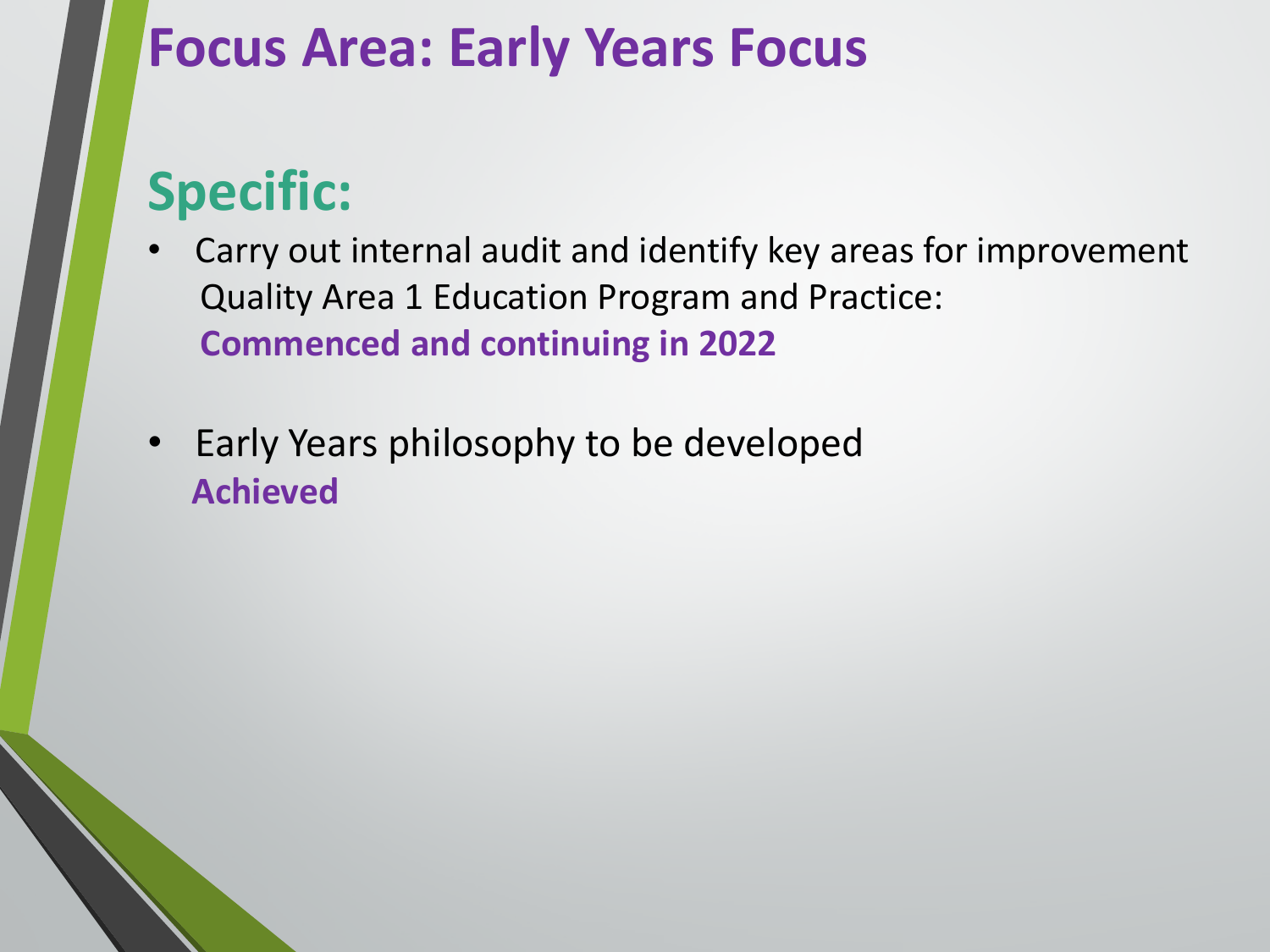#### **Focus Area: Student Well Being**

## **Specific:**

- Keeping Safe:Child Protection Curriculum to be integrated across the curriculum **Achieved.**
- Mandatory Reporting training completed by new staff and current staff complete refresher course **Achieved.**
- Publish information about the KS: CPC in newsletter **Achieved.**
- Implement Student's Code of Conduct **Achieved.**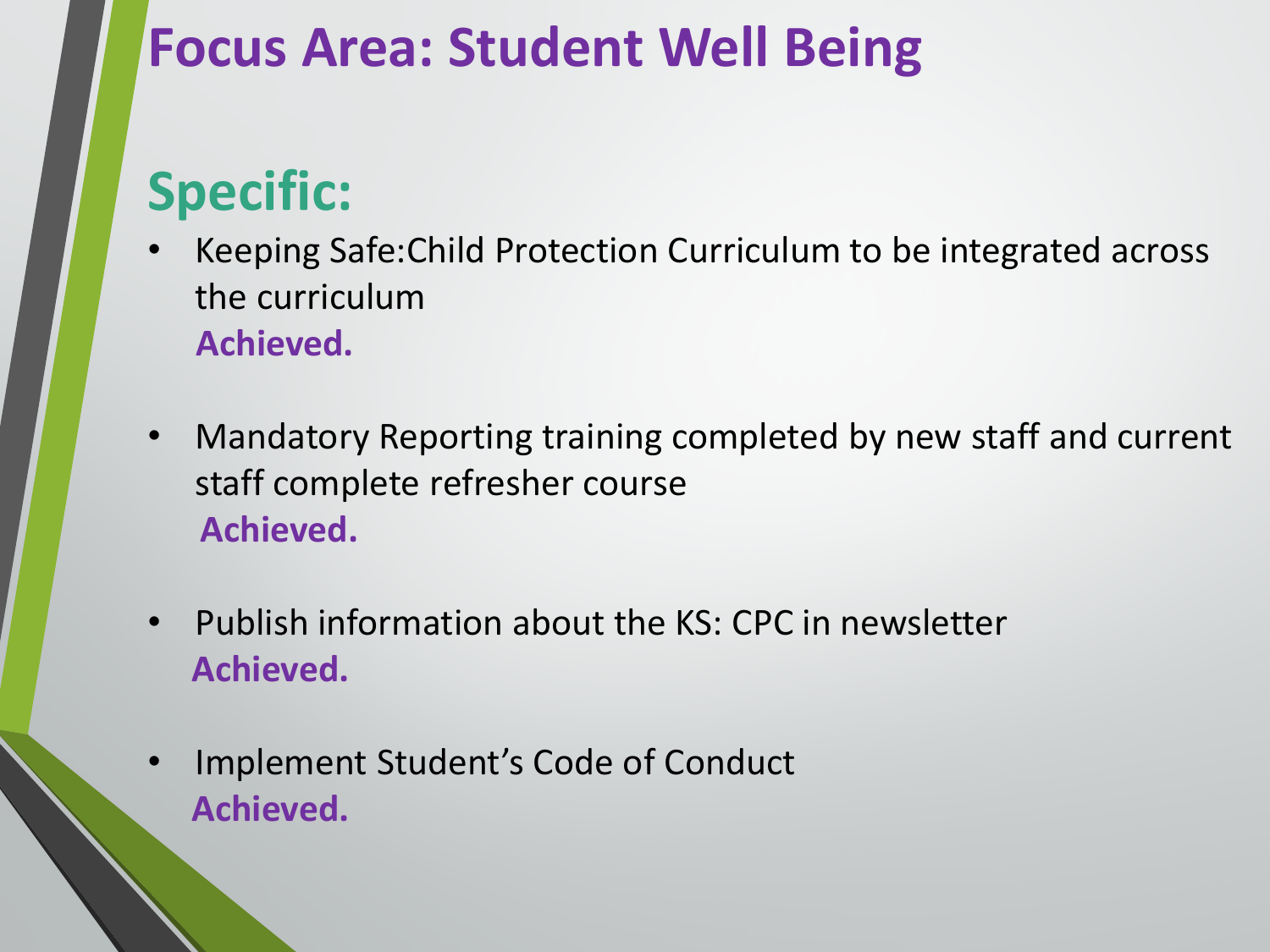Word of Thanks Mr Palladino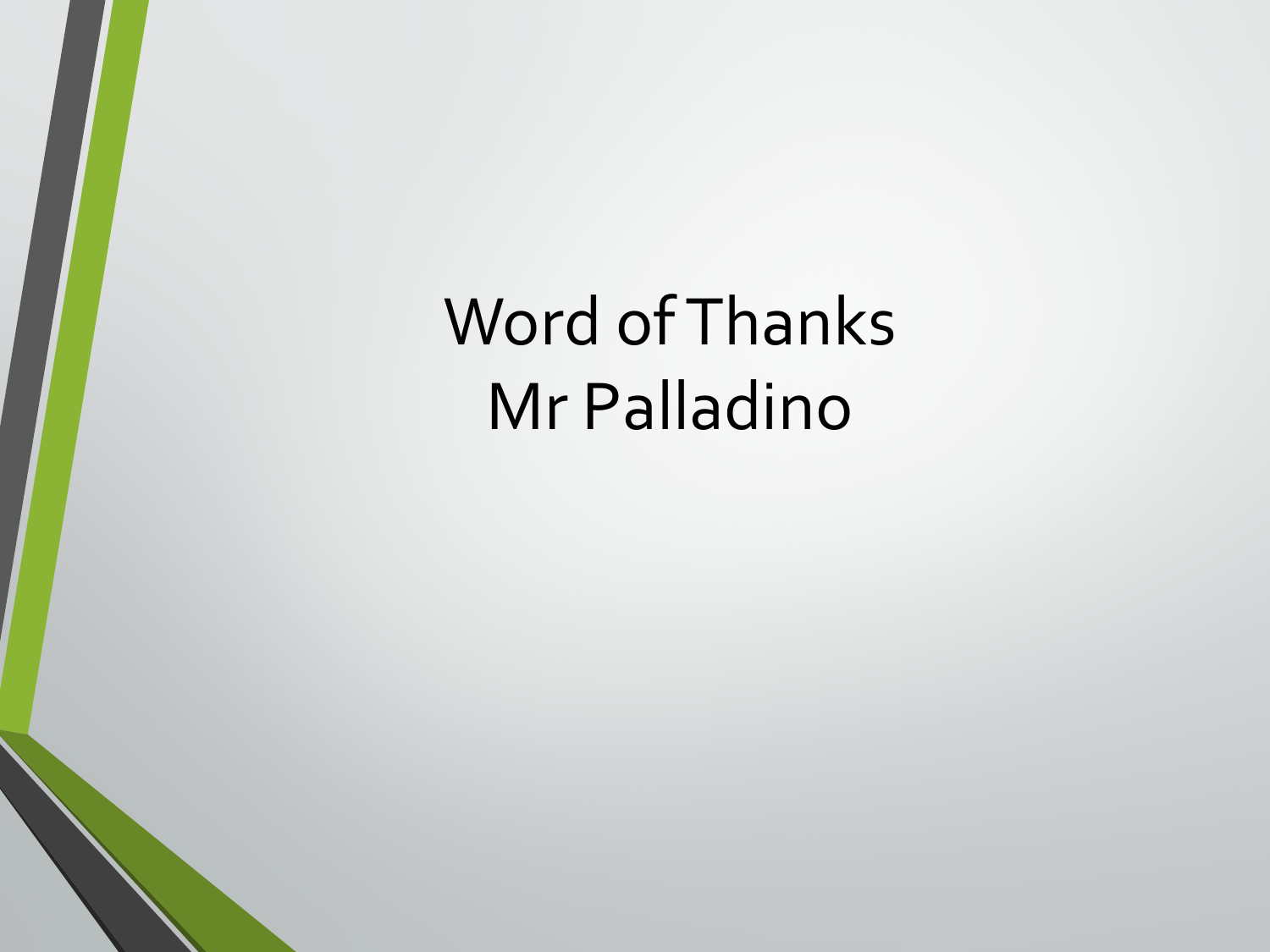School Advisory Council Criteria, Membership & Positions for 2022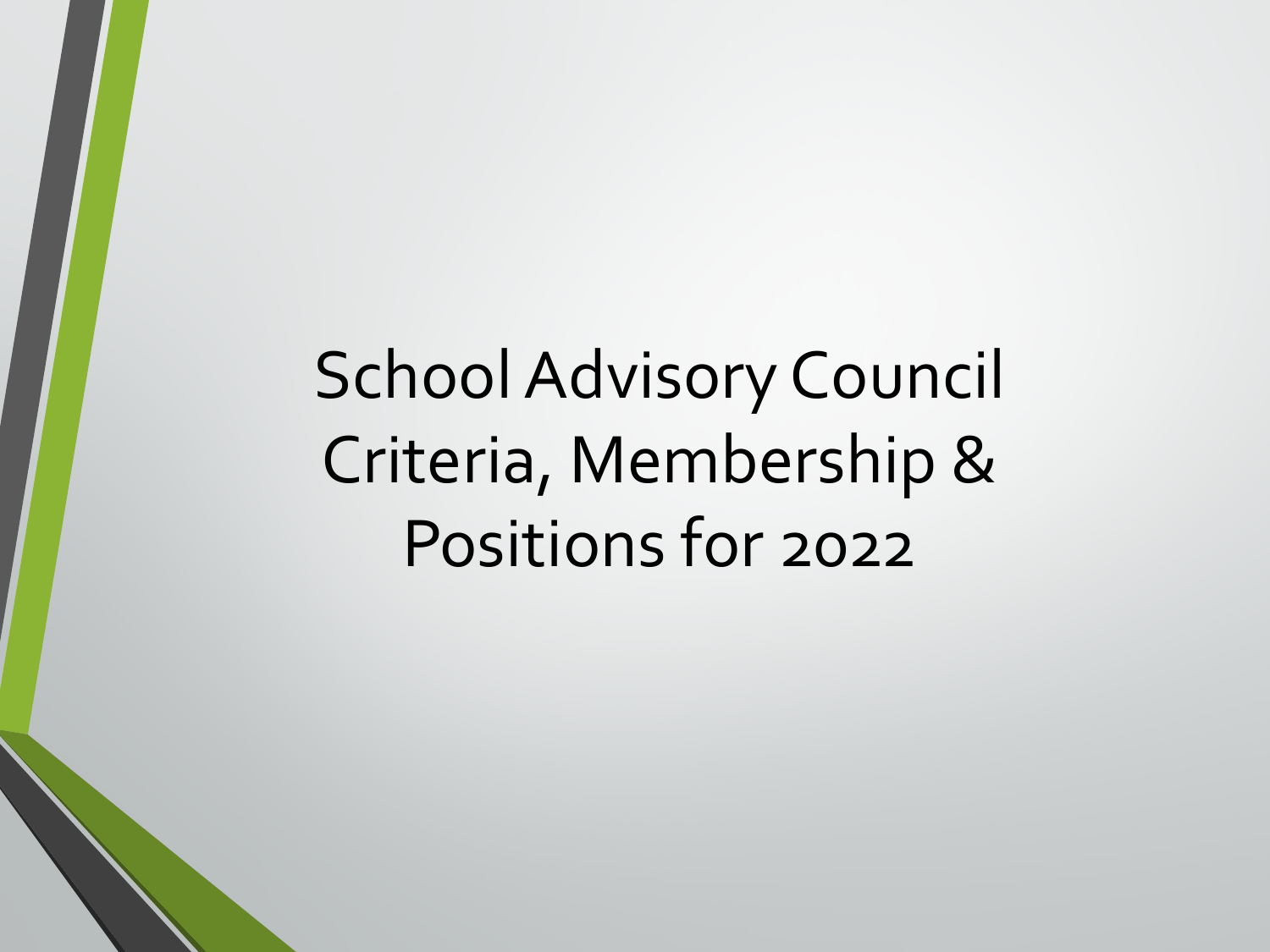#### **Criteria for School Advisory Council**

- 1. A commitment and desire to promote Catholic education and give service to the Catholic School Community;
- 2. A commitment to the safety, wellbeing and pastoral care of all students and staff;
- 3. An ability to work cooperatively and constructively with the Principal, school leadership team and all other members of the Advisory Council;
- 4. The possession of skills, competencies and experience that are reflective of, relevant and beneficial to the Catholic School Community; and
- 5. A sufficiency of time to devote to Advisory Council duties.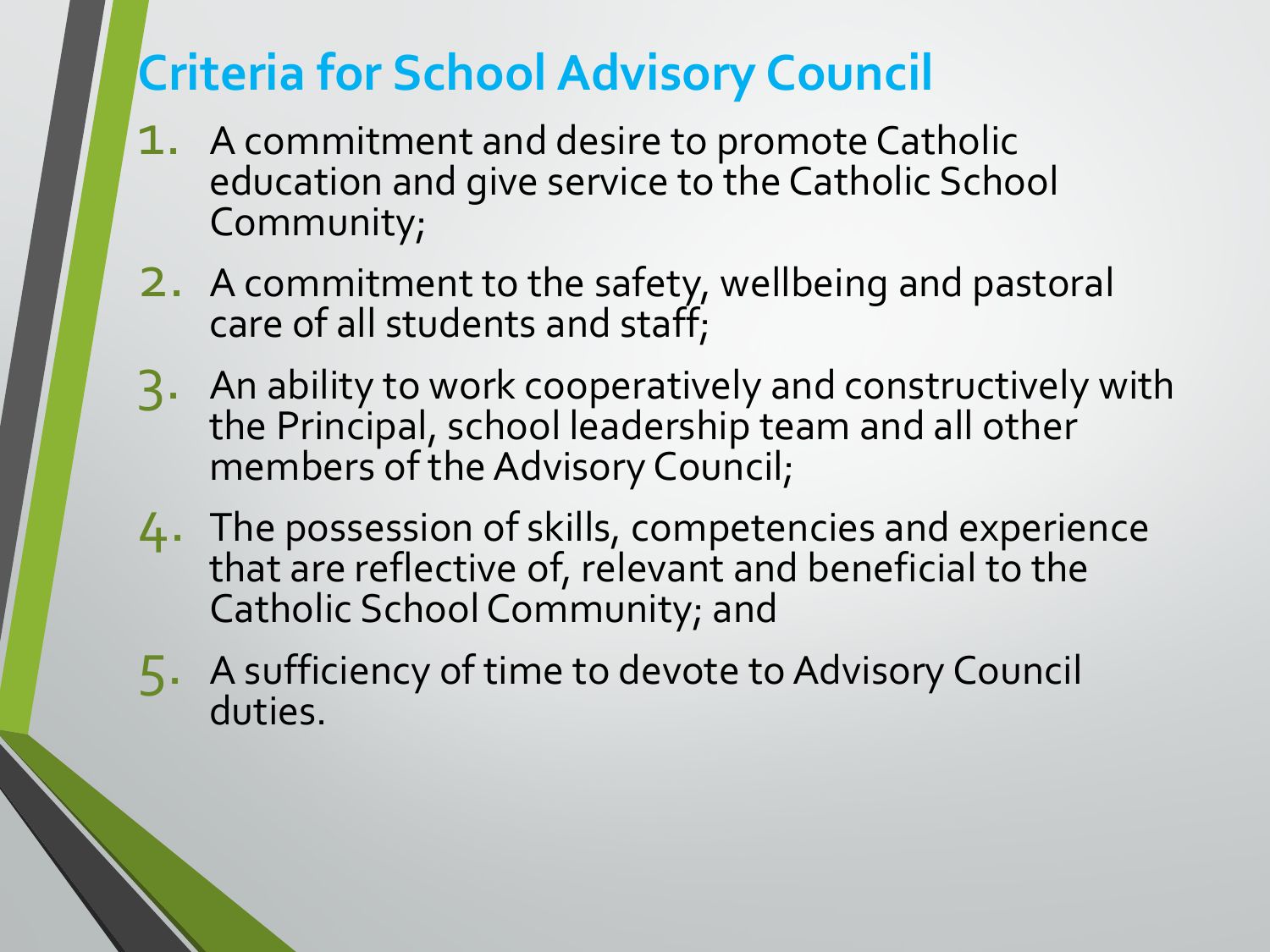#### **School Advisory Council Membership**

(a) the Principal as an ex-officio member; (b) the priest as an ex-officio member:

(c) between four and six persons, with skills and experience relevant to the needs of the school community, elected in the manner provided in Section 8 of this Terms of Reference;

(d) in a Parish School, one member of the Parish Council, as nominated by the priest,

(e) one person nominated by the school Parents and Friends' Association.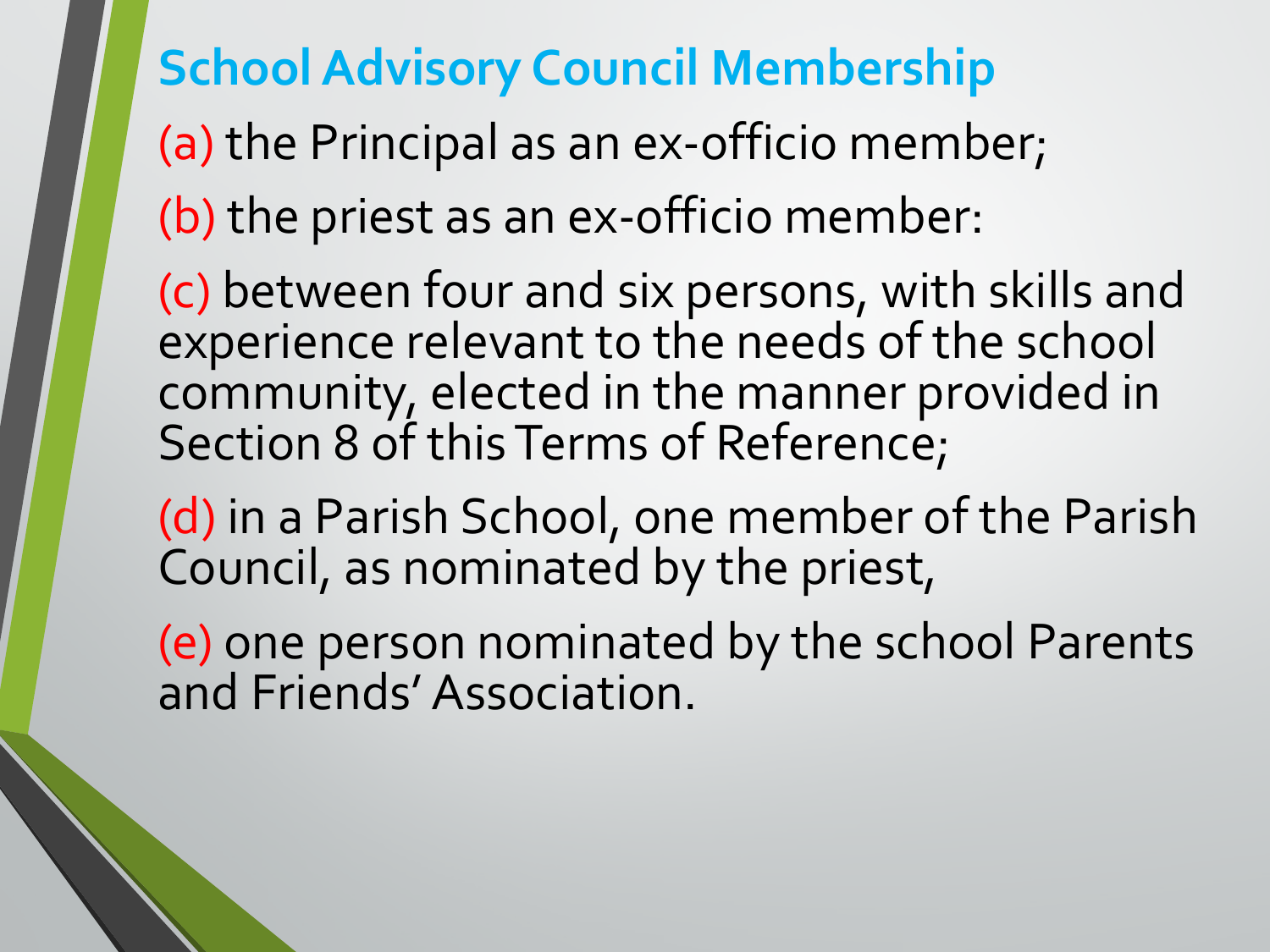**School Advisory Council Membership (contd)**

(f) membership of the Advisory Council is for a period of three years.

(g) members, other than the Principal, priest or representative of a Religious Congregation, can serve no more than six consecutive years.

(h) no person, or spouse of a person, employed or enrolled by the Catholic school is eligible for nomination, election or appointment to the Advisory Council.

(i) council members must elect their own chair, deputy chair, secretary and treasurer.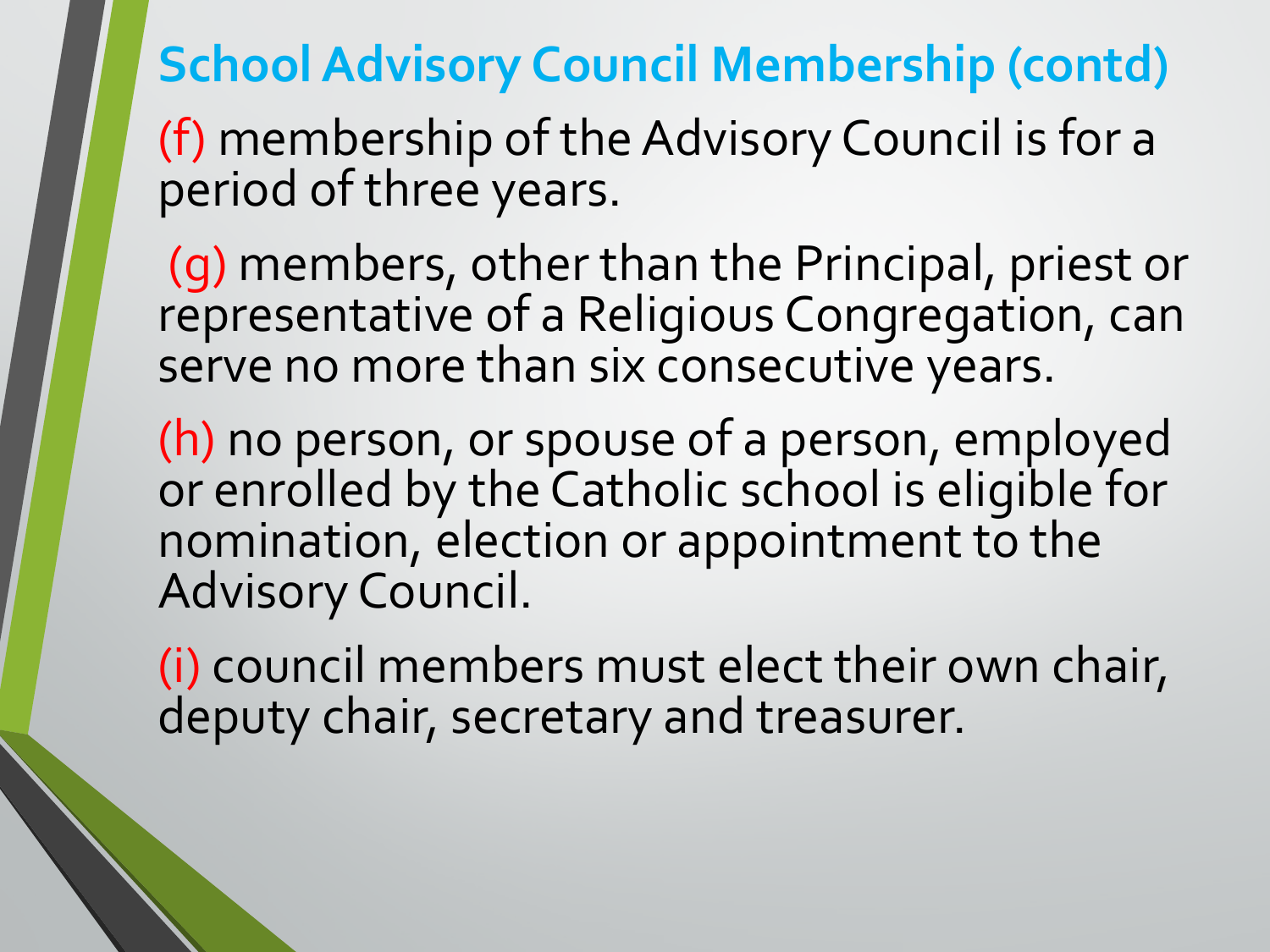#### Current Members

Stepping down this year: NA

**1) Current Members**  Stephanie Holmes-Leonard Helena Murphy Rebekah Hagan Lorraine Muzambwa Andy Barrow

**2) Parish Council Representative (St John the Baptist Parish)** Vacant

#### **3) P&F Rep**

Vacant

#### **4) Ex-Officio Members**

Fr Edward – Parish Priest Robert Palladino –Principal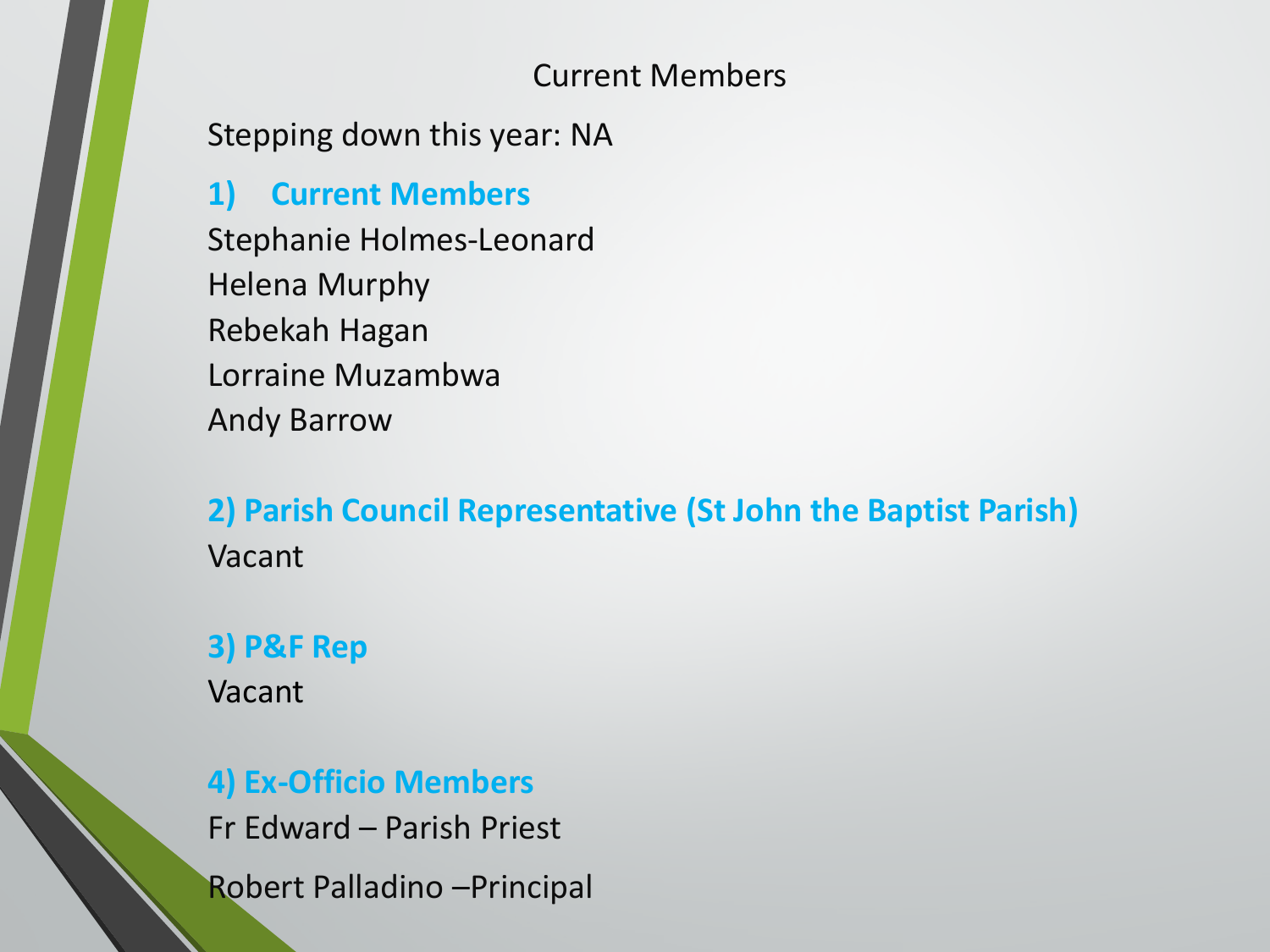#### One position vacant for 2022

No nominations received

No election required